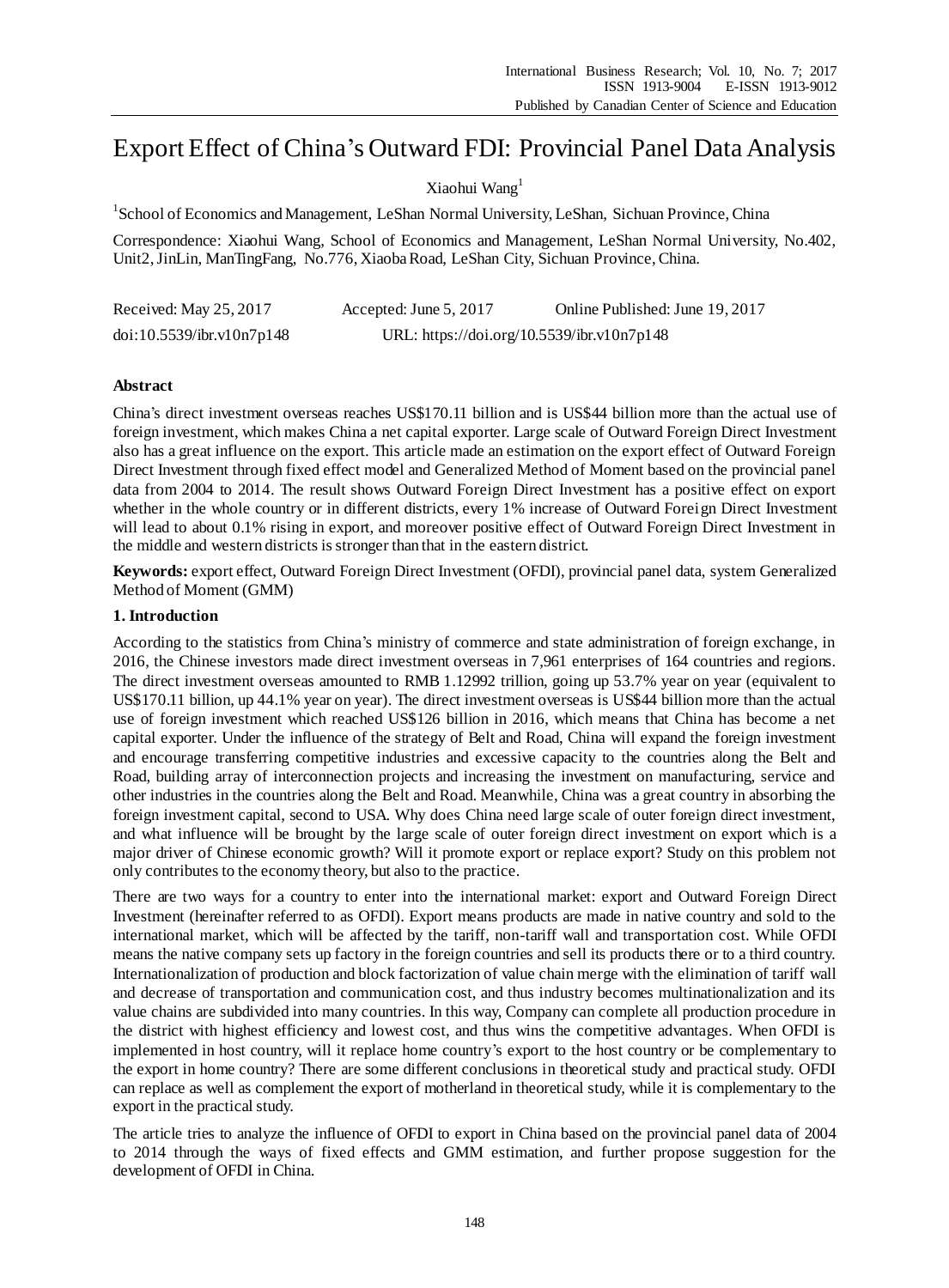#### **2. Literature Review**

Whether OFDI promotes or replaces export is a hot topic in international economy field all the time, and no definite answer was made to it in economy theory. On the hypothesis of new classic Heckscher-Ohlin-Samuelson theory, Mundell (1957) studied on the relationship between OFDI and export. New classic theory supposed that the flow of OFDI depends on the difference of factor price and factor endowment among countries. Difference between factor price and factor endowment shrinks with the international flow of factor. Therefore Mundell assumed that capital flow pushed by OFDI replaces export. Internalization theory (Williamson, 1975; Markusen & Venables, 1998) assumed that OFDI would replace export when OLI-conditions proposed by Dunning (1977) is valid and a large amount of external trade cost(such as the cost of export and permission) exists. Besides, Brainard (1992) stated fixed cost, transportation cost and "proximity-concentration trade-off" caused by trade barrier are the explanations for replacement relationship between OFDI and trade.

There are two types of FDI, one is horizontal FDI(international company sets up subsidiary corporations in many countries for transportation cost and more close to the consumers) and another is vertical FDI(international corporation puts it's different producing links in different countries according to the cost advantages). Horizontal FDI model shows FDI has a negative effect on export, and thus forms a replacement relationship. Markusen (1984) found the replacement relationship between horizontal FDI and export. So whether international corporation should set up a subsidiary institution or export depends on the one hand on the trade cost (tariff), and on the other hand on the cost of setting up a factory close to the consumer. At last, the model speculate the negative relation between technology difference and horizontal FDI when horizontal FDI appears in the countries where factor endowment, income and technology are close to each other. Markusen & Venables(1998) set up a model and discover that when different factor endowment and technique in different countries become similar, FDI and trade forms replacement relationship.

Other theory presumes that OFDI and trade may be complementary to each other. The reason of the complementary relation between vertical FDI and export can be attributed to the increase of input product export from motherland to host country promoted by the investment of manufacturer (Svensson, 1966). Helpman (1984) pointed out in his model that vertical FDI and export are complementary and foreign subsidiary corporation export the final products to its parent firm, while parent firm exported semi-finished products to foreign subsidiary company. The model also shows that vertical FDI tends to take place between developed country and developing country. For example, producing in other countries may increase the total demands of entire product line (Lipsey& Weiss, 1984).

In spite of different empirical study method, most researchers predict that a positive relationship exist between OFDI and export. According to the data hierarchy, empirical literature can be classified into such types as national level study, industry-level study, corporation-level study and product-level study.

Study from national level indicates OFDI and export are complementary. Swedenborg (1979) found that OFDI's effect on the parent exports is weak, while new exports(such as intermediate goods) are incurred . This result was confirmed in his study of 1982 which came to the conclusion that each dollar of local sales substitutes only 2 cents of exports but "creates" 12 cents of new exports, so there is a net positive complementary effect of 10 cents. Pfaffermayr(1994,1996) reached the conclusion of obvious bilateral positive effect through Granger causality test when he was studying the relationship between FDI and export of Austria. In addition, Eaton & Tamura (1994) also got a complementary conclusion of the relationship between ODFI and export through analysis. However, Clausing (2000) discovered OFDI had a strong positive impact on export through his study on the business state of American international corporations in 29 host countries from 1977 to 1994. When multinational activities and intra-firm trade were taken into consideration, this positive effect are more obvious. Egger, P.(2001) found that exports and stocks of outward FDI are found to be substitutes with respect to changes in transport costs and complements with respect to most of the other determinants through his study. Bajo-Rubio, O., & Montero-Muñoz, M. (2001) found the existence of a relationship of complementarity between both variables, with Granger causality running in the short run from outward FDI to exports.

The result of empirical study of the industry-level is mixed. Lipsey & Weiss (1981) discovered American OFDI in 40 countries in 1970 has a positive impact on export and one dollar OFDI can increase 2 to 78 cents' export in the correspondent market. Through the study on American 27 related markets in the product level, Brainard (1997) found that when the per capital income in the partner country is close to that of America, OFDI tends to replace export. While at the same time, Blonigen (2001) discovered if Japan manufactures car components in America, OFDI will replace Japanese's export of car components to America. The further study also shows that a complementary relation exists between Japan's manufacturing cars in America and its exporting car components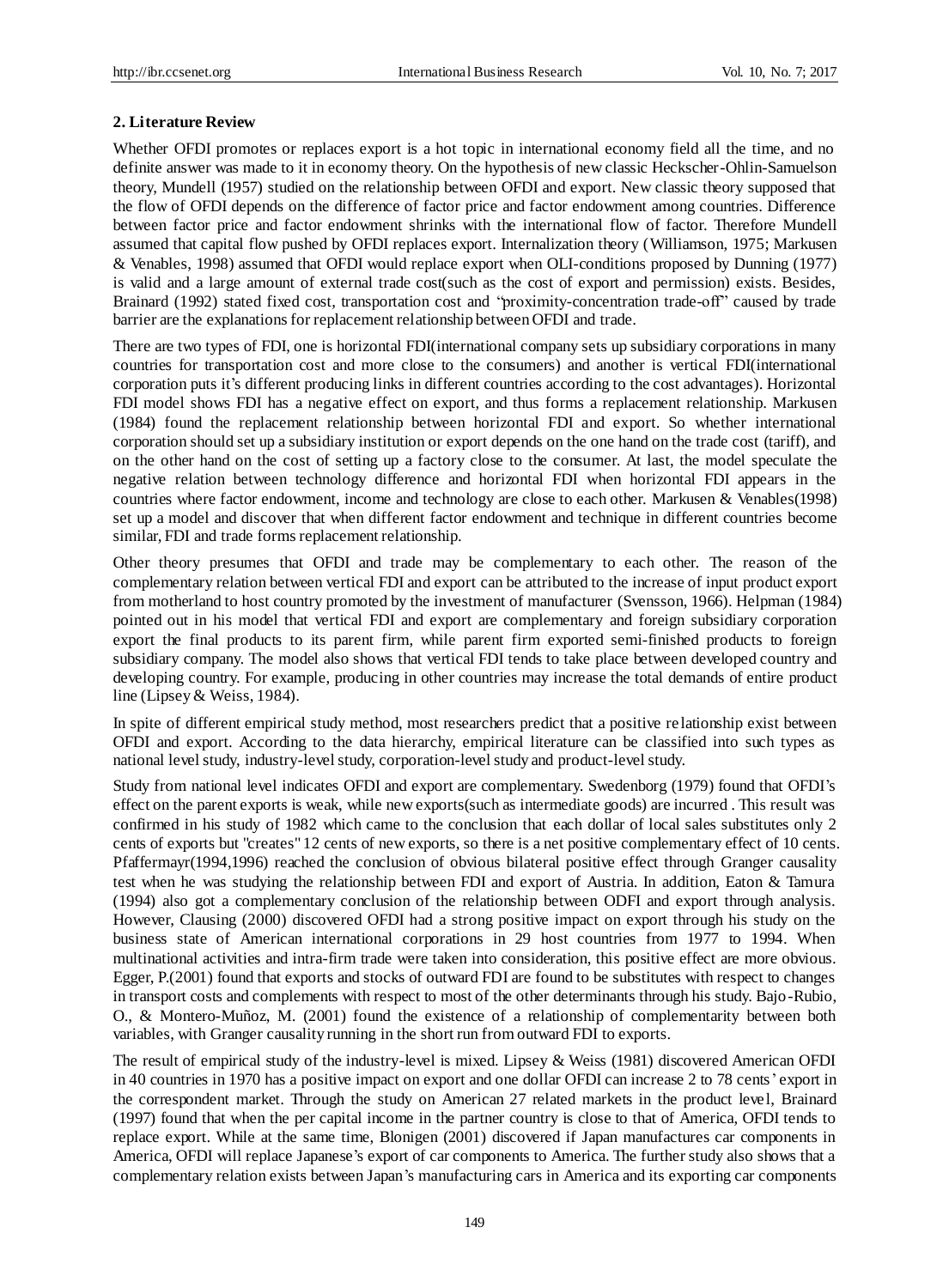to America. Marchant et al. (2002) also identified the complementary relationship between OFDI and export through the research on the investment of American food industry in Free Trade Area of America. Turkan's study (2006) shows that America's OFDI and its intermediate goods are complementary, however, OFDI has a little bit of negative effect on the export of final products.

On the corporation level, Lipsey & Weiss (1984) studied the relationship between America's manufacturing the intermediate products in the host country and its export to the host country in 1970, and found a strong complementary relation did exist between the two parts, for increasing one dollar's investment in host country might lead to an increase of 9 to 25 cents'export of the mother country.

With the development of Chinese OFDI, more attention are paid to the study of OFDI's effect on export, but studies in China are empirical in the macro level. Ruqing Zhang (2005) discovered import and export have a great influence on OFDI, while the impact of OFDI on import and export is not significant through a study on Chinese annual OFDI and the data of import and export from 1982 to 2002 by applying the cointegration theory, error correction model and Granger causality test to the study. Through an empirical study on the panel data of China's investment and trade in 50 countries or districts from 2000 to 2006 via gravity model, Benwu Xiang (2009) found that OFDI has an apparent positive influence on Chinese export to the host country, but the effect is not obvious in a short term. Jie Xie and Renyu Liu (2011) also discovered China's OFDI and trade are complementary through a study on the trade effect of China's OFDI. Chunping Zhang (2012) also discovered that effect of China's OFDI on trade is obvious positive. Yuyu Chen (2012), Yuehong Sui and Zhenhua Zhao (2012) made an empirical study on the impact of China's OFDI on trade structure based on time series and panel data model, and also pointed out that OFDI affected the trade structure greatly. Guanhong Jiang (2014) found that OFDI of Chinese corporation promotes export, and OFDI not only deepens the intensive margin of export, but also expands its extensive margin through checking trade effect of 1498 corporations' OFDI from 2005 to 2007 through data matching method and difference-in-differences Estimation. Shen Wang(2014) proved that the trade effect of China's OFDI has national differences through an empirical study on the panel data from 2003 to 2011 with the extended gravity model.

From the above analysis, researches outside China on OFDI focused on those developed countries in Europe, America, Japan and so on, while few are made on the relation between Chinese OFDI and trade. What's more, literature in China discussed the trade effect of Chinese OFDI from the perspective of difference of nationality and district, seldom from different regions in the country itself. In fact, There is a great difference in the level of economic development and natural endowment in different regions in China, and thus OFDI in different regions will lead to different export effect. Therefore, the article will analyze the export effect of Chinese OFDI from the perspective of different regionsin China and enrich the study on this subject.

## **3. Research Design**

## *3.1 Model Specification*

Panel data can overcome the problem of insufficient of sample, and can analysis heterogeneity between individuals through the combination of time series data and cross section data. Therefore, following Chunping Zhang. (2012), a panal data model of analysis of OFDI's effect on export is employed in this article as follows:

# ln*EXP*<sup>*it*</sup> =β<sub>0</sub>+β<sub>*l*</sub></sub>ln*EXP*<sub>*i*(t-1)</sub>+β<sub>2</sub>lnOFDI<sub>it</sub>+ε<sub>it</sub>

Where  $EXP_i$  denotes the value of merchandise export in *i* district of China in *t* year,  $EXP_{i(t-1)}$  denotes the value of merchandise export in *i* district of China in *t-1* year. The first-lagged merchandise export can be treated as the proxy variable of parts of omitted variables, and it can reflect the self inertia and lasting influence of merchandise export. The first-lagged merchandise export also makes the model the typical dynamic panel model. *OFDI*<sub>*it*</sub> denotes the outer foreign direct investment stock of *i* district of China in *t* year,  $\varepsilon_i$  denotes the random disturbance term. This model is a logarithmic model, the parameters are the elastic coefficients of the explanatory variables to the dependent variables, and the logarithmic model can keep the square deviation from being too large.

## *3.2 Data and Descriptive Statistics*

The data of the article is panel data of value of export and outer foreign direct investment stock of 31 provinces and autonomous regions of China from 2004 to 2014. Data of value of export came from the gross export of source of supply in the statistic yearbook of National Bureau of Statistics of China. Data of OFDI stock came from Statistical Bulletin of China's Outward Foreign Direct Investment. The main description of the variable is as table 1.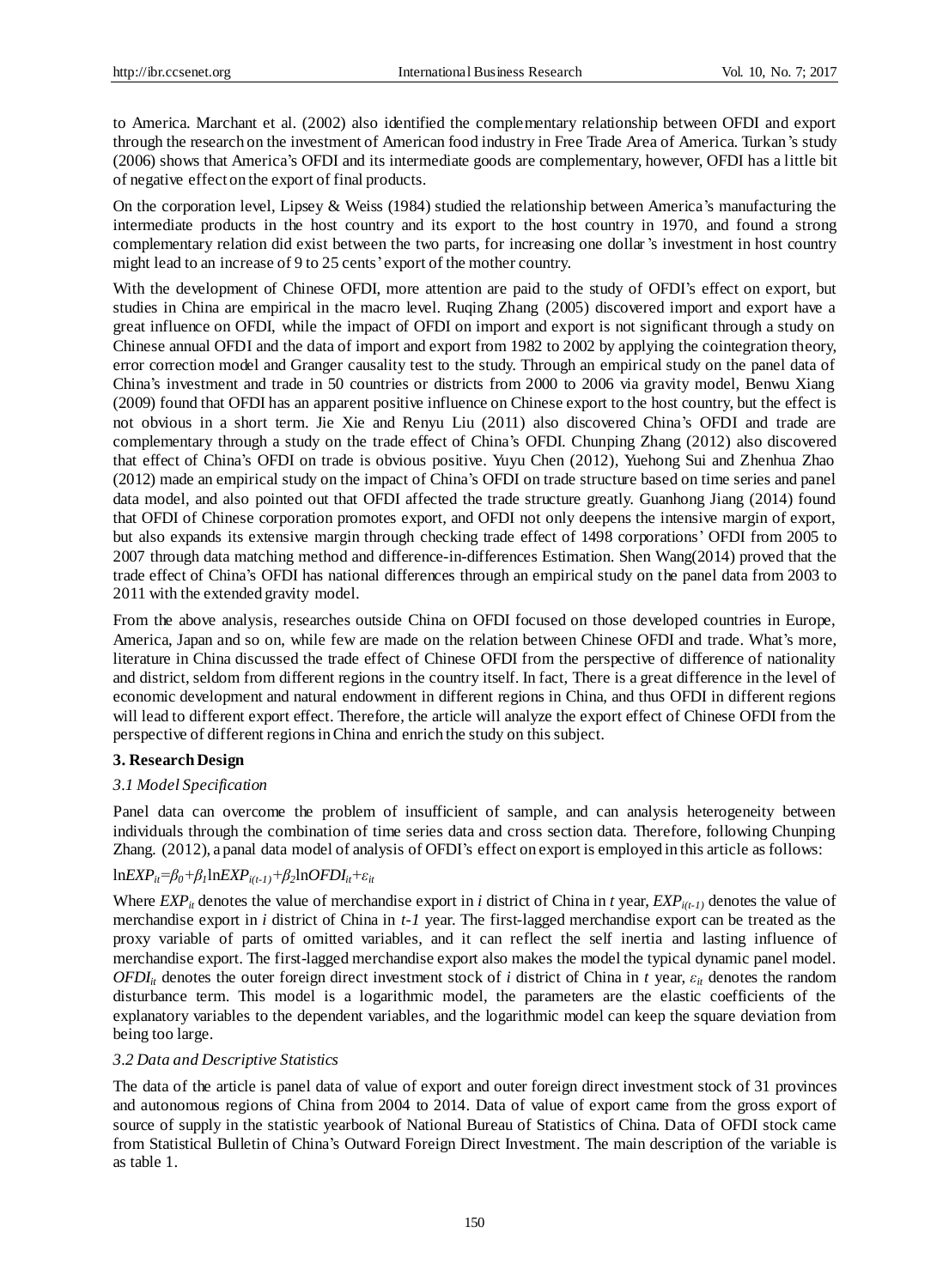| variable  |         | Mean     | Std.Dev. | Min      | Max      | <b>Observations</b> |
|-----------|---------|----------|----------|----------|----------|---------------------|
|           | overall | 9.308675 | 1.771658 | 4.675312 | 13.52155 | $N = 341$           |
| logexport | between |          | 1.712533 | 5.846582 | 12.94828 | $n=31$              |
|           | within  |          | .5406099 | 7.817823 | 11.1816  | $T=11$              |
|           | overall | 6.048284 | 2.288734 |          | 10.80931 | $N = 341$           |
| Logofdi   | between |          | 1.762718 | 1.071211 | 9.252968 | $n=31$              |
|           | within  |          | 1.490811 | 1.536981 | 9.049123 | $T=11$              |

#### Table 1. Variable descriptive statistics

This article draw a scatter diagram of logarithm of export and logarithm of OFDI. According to figure 1, an apparent positive relation between OFDI and export shows OFDI may have a positive effect on export. But the relationship between china's OFDI and export needs further verification.





## **4. Empirical Analysis**

## *4.1 Research Method*

This article tries to study the export effect of OFDI in China from 2004-2014 based on panel data model through STATA soft. Spurious regression might be caused by the non-stationary of the panel data, so LLC method and Fisher-PP method will be adopted to test the stationary of panel data. If the panel data is stationary, the model can be estimated directly; if the panel data is non-stationary, co-integration test and adjustment of the model should be made before estimation of model. After the test of stationary, the random effect and fixed effect will be estimated, and Hausman test will be made to judge which one is appropriate for the this article.

Owing to the causality between OFDI and export, deviation may be occurred when OLS model was directly adopted in the estimation. In order to solve the endogenous problem, a first-lagged of merchandise export is added to the explanatory variables as the proxy variable of parts of omitted variables, which is able to reflect the self inertia and makes the model the typical dynamic panel model. Therefore, this article adopts the way of system GMM to make the regression analysis for the advantage in GMM which allows heteroscedasticity and serial correlation in the random error. The results of auto correlation test of first order difference and second order difference will be respectively attached to the latter part in the article.

In order to analyze the difference of the export effect of OFDI in different regions of China, this article divided the 31 regions of the panel data into three main parts, eastern district, middle district and western district, on which a respective estimation will be made and results will be further compared.

# *4.2 Stationary Test*

Panel data may cause false regression because of non-stationary of the data, so this article firstly tests the stationary of the panel data. If panel data is non-stationary, data needs to be cointegrated, or the model needs to be adjusted before estimation. The main ways of stationary test of panel data are LLC(Levin-Lin-Chu Test) and Fisher-PP. This article proceeds the stationary test and results of test of all variables are in the table 2. According to table 2, all variables are stationary because they have no unit root.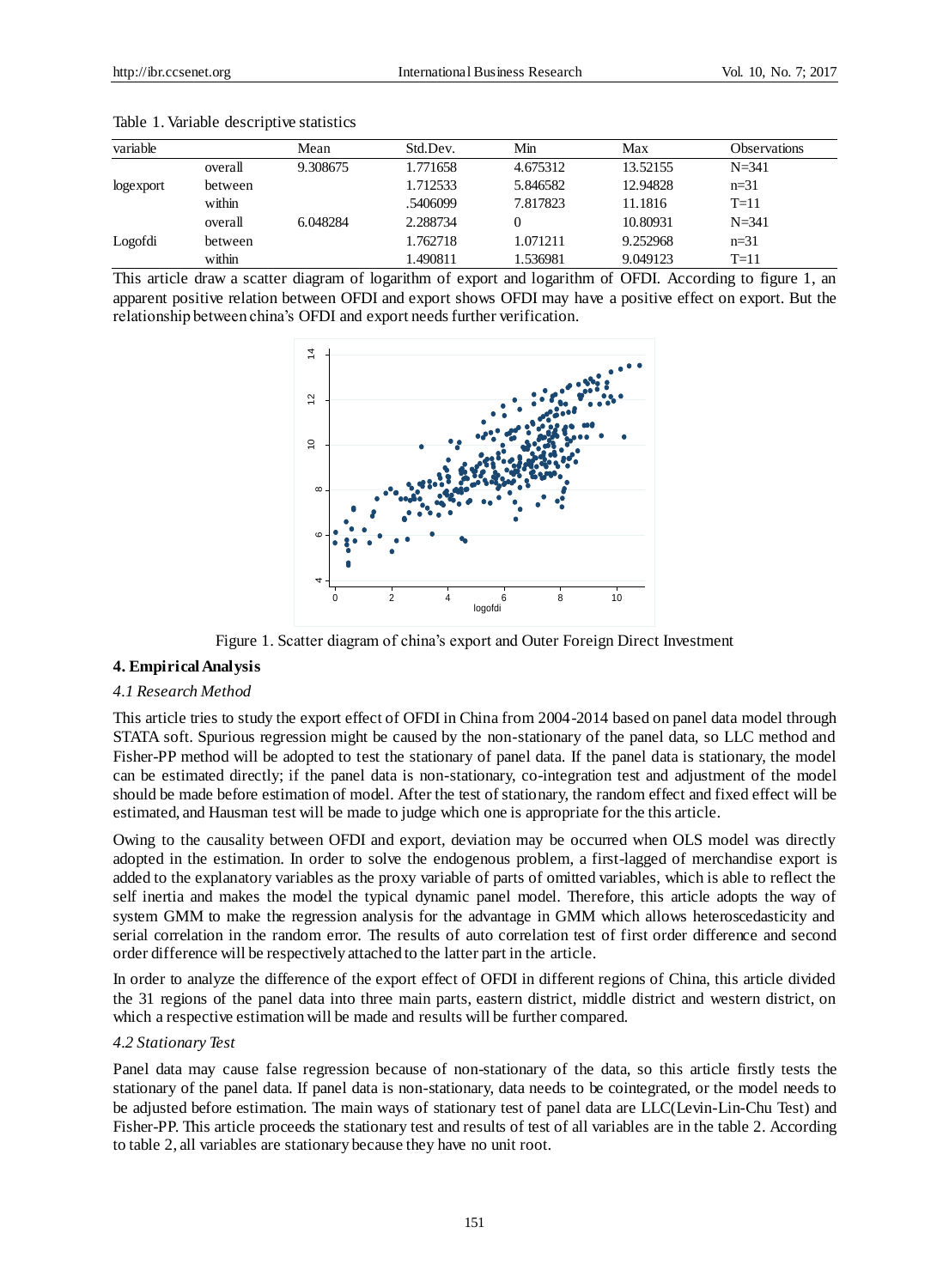| variable   |           | logexport | logofdi   |  |
|------------|-----------|-----------|-----------|--|
| <b>LLC</b> | statistic | $-6.0616$ | $-6.7429$ |  |
|            | P value   | 0.0000    | 0.0000    |  |
| Fisher-PP  | statistic | 97.5798   | 121.2224  |  |
|            | P value   | 0.0026    | 0.0000    |  |

#### Table 2. Results of stationary test of all variables

## *4.3 Regression Analysis*

This article first estimates the model by the ways of pooled OLS, fixed effect and random effect without first-lagged explained variable. Fixed effect method is more suitable because of the result of F test, BPLM test and hausman test. Later the model was estimated by the ways of pooled OLS, fixed effect and system GMM with first-lagged explained variable. The result of regression is as table 3.

| explaining  | Regress 1   | Regress 2  | Regress 3   | Regress 4   | Regress 5   |
|-------------|-------------|------------|-------------|-------------|-------------|
| variables   | <b>POLS</b> | FE+Robust  | <b>POLS</b> | FE+Robust   | sysGMM      |
| L.logexport |             |            | $0.995***$  | $0.731***$  | $0.657***$  |
|             |             |            | (0.00811)   | (0.0729)    | (0.0870)    |
|             | $0.609***$  | $0.289***$ | $-0.00758$  | $0.0596***$ | $0.0953***$ |
| logofdi     | (0.0579)    | (0.0285)   | (0.00865)   | (0.0160)    | (0.0330)    |
| Constant    | $5.627***$  | $7.560***$ | $0.242***$  | $2.265***$  | $2.714***$  |
|             | (0.292)     | (0.173)    | (0.0789)    | (0.585)     | (0.672)     |
| AR(1)       |             |            |             |             | 0.0045      |
| AR(2)       |             |            |             |             | 0.9196      |
| R-squared   | 0.618       | 0.636      | 0.982       | 0.810       |             |
| N           | 341         | 341        | 310         | 310         | 310         |
| region      |             | 31         |             | 31          | 31          |
| . .         | $\sim$      |            |             |             |             |

Table 3. Regression result of the model (explained variable: logexport)

Robust standard errors in parentheses

\*\*\* p<0.01, \*\* p<0.05, \* p<0.1

From table 3, in the results of regress 1, regress 2, regress 4 and regress 5 all coefficients are positive and significant and the coefficient of determination is much larger which mean China's OFDI has an apparent positive effect on export. The determination Coefficients of regression 3 and regression 4 are much lager than that of regression 1 and regression 2, and the coefficients of OFDI are much smaller. That means the model is more suitable and close to practice when first-lagged explained variable is added to the model. The system GMM method adopted in regression 5 is the most suitable estimating way for the dynamic panel model because of taking account of heteroscedasticity and serial correlation in the random error. Besides, result of regression 5 indicates that the first order auto-correlation exists but second order of auto-correlation doesn't exist in the difference of disturbing term, so the original hypothesis of no auto-correlation of disturbing term is accepted. In regression 5 the coefficient of lagged export is 0.657, which means 1% increase in export will lead to 0.657% increase in export of next year and thus China's export has large inertia and lasting influence. Coefficient of OFDI is 0.0953, which explains that 1% rise of OFDI causes the rise of 0.0953% in the export.

Table 4. Regression result of the model (explained variable: logexport)

|                      | Regress 1(eastern) | Regress 2(middle) | Regress 3(western) |
|----------------------|--------------------|-------------------|--------------------|
| explaining variables | <b>POLS</b>        | FE+Robust         | <b>POLS</b>        |
| L.logexport          | $0.653***$         | $0.489***$        | $0.697***$         |
|                      | (0.0173)           | (0.0531)          | (0.0727)           |
| logofdi              | $0.0547***$        | $0.165***$        | $0.127***$         |
|                      | (0.0135)           | (0.0242)          | (0.0312)           |
| Constant             | $3.431***$         | $3.704***$        | $1.900***$         |
|                      | (0.131)            | (0.347)           | (0.410)            |
| AR(1)                | 0.0052             | 0.1253            | 0.0352             |
| AR(2)                | 0.0129             | 0.1425            | 0.6294             |
| N                    | 120                | 80                | 110                |
| region               | 12                 | 8                 | 11                 |

Robust standard errors in parentheses

\*\*\* p<0.01, \*\* p<0.05, \* p<0.1

Due to the differences in the economic development, technology level, factor endowment and level of opening up, OFDI has different influence on export in different areas. Therefore, this article divides 31 districts of the panel data into 3 main part as eastern district, middle district and western district, and then performs estimations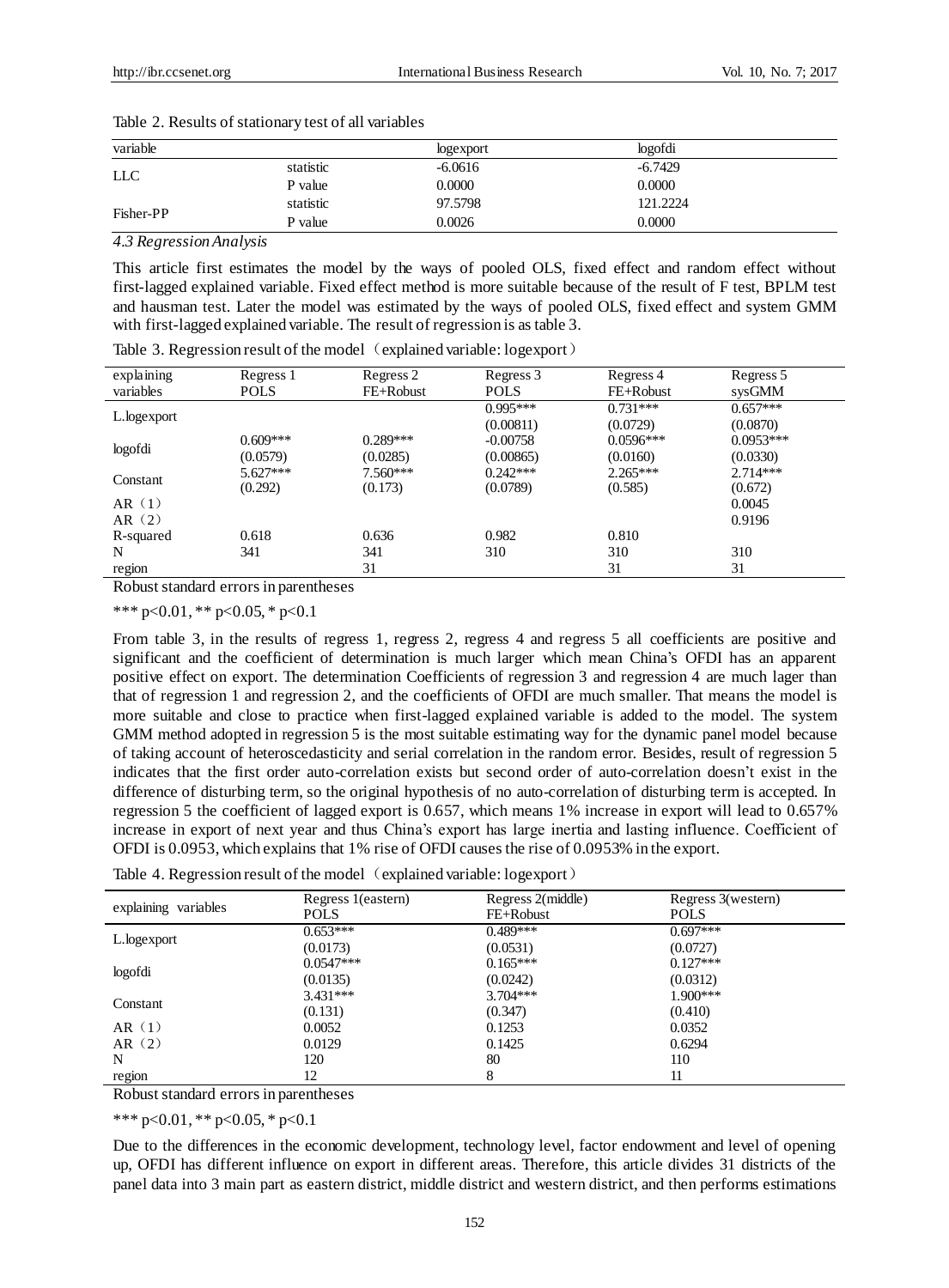on them by system GMM method respectively. The result of regression is as table 4. According to table 4, OFDI in Chinese eastern district, middle district and western district both has an apparent effect on export, while the effect is imbalanced. OFDI in middle and western districts has a powerful positive effect on export, while that effect of OFDI in eastern district on export is weaker.

#### **5. Conclusion and Suggestion**

#### *5.1 Research Conclusion*

Through the estimations of fixed effect model and GMM made on Chinese OFDI in 31 regions and in different districts, such conclusion is reached: positive effect of OFDI on export is significant. When first-lagged explained variable is taken into consideration in GMM estimation, 1% increase of OFDI will lead to 0.0953% rising in export. In terms of the three districts such as eastern, western and middle districts, positive effect of OFDI on the export in the three districts is also significant, but imbalanced. Positive effect of OFDI on export in middle and western districts is greater than that in the eastern district.

This article enrich the research of China's export effect of OFDI through extending the study to the regional panel level and estimating the effect respectively in China's three districts. But this paper didn't discuss the reason of the imbalanced effect between China's three districts which will be the direction for future research.

#### *5.2 Suggestion*

From the above analysis, China's OFDI on the one hand can explore the international market, promote the intermediate products export, on the other hand it can absorb the foreign good resources and make the products more competitive. Therefore, China can encourage the competitive districts and corporations to further explore the international markets and absorb foreign advanced technology and management experience through OFDI, and stimulate districts and corporations with comparative advantage to implement OFDI in developing countries along the Belt and Road to further promote the development of intermediate product exports and take advantage of low cost.

#### **References**

- Bajo-Rubio, O., & Montero-Muñoz, M. (2001). Foreign direct investment and trade: a causality analysis. *Open Economies Review*, *12*(3), 305-323. https://doi.org/10.1023/A:1011185507169
- Benwu, X. (2009). An Empirical Research on the Features of Host -country and China's Direct Investment Abroad. *The Journal of Quantitative & Technical Economics, 7,* 33-46.
- Brainard, S. L. (1992). A simple theory of multinational corporations and trade with a trade-off between proximity and concentration. *Nber Working Papers*, *87*(2), 118-124.
- Brainard, S. L. (1997). An empirical assessment of the proximity-concentration trade-off between multinational sales and trade. *American Economic Review*, *87*(4), 520-544.
- Chunping, Z. (2012). The Study on the Effects of China's OFDI on International Trade. *The Journal of Quantitative & Technical Economics*, (6), 74-85.
- Clausing, K. A. (2000). Does multinational activity displace trade? *Economic Inquiry*, *38*(2), 190-205. https://doi.org/10.1111/j.1465-7295.2000.tb00013.x
- Dunning, J. H. (1977), Trade, Location of Economic Activity and the Multinational Enterprise: A Search for an Eclectic Approach in Ohlin, B., Hesselborn and Wijkman, P. M. (eds), The International Allocation of Economic Activity, Macmillan, London, 395-418. https://doi.org/10.1007/978-1-349-03196-2\_38
- Eaton, J., & Tamura, A. (1994). Bilateralism and regionalism in japanese and u.s. trade and direct foreign investment patterns. *Journal of the Japanese & International Economies*, *8*(4), 478-510. https://doi.org/10.1006/jjie.1994.1025
- Egger, P. (2001). European exports and outward foreign direct investment: a dynamic panel data approach. *Review of World Economics, 137*(3), 427-449. https://doi.org/10.1007/BF02707625
- Guanhong, J., & Dianchun, J. (2014). Outward Direct Investment and Export. *Economic Research Journal*, *5,*  160-173.
- Helpman, E. (1984). A simple theory of international trade with multinational corporations. *Journal of Political Economy*, *92*(3), 451-471. https://doi.org/10.1086/261236
- Jifeng, Z., & Ping, H. (2013). Substitute Exports or Promote Exports?-Study on the Influence China's Outward Foreign Direct Investment on Exports. *Journal of International Trade, 3,* 95-103.